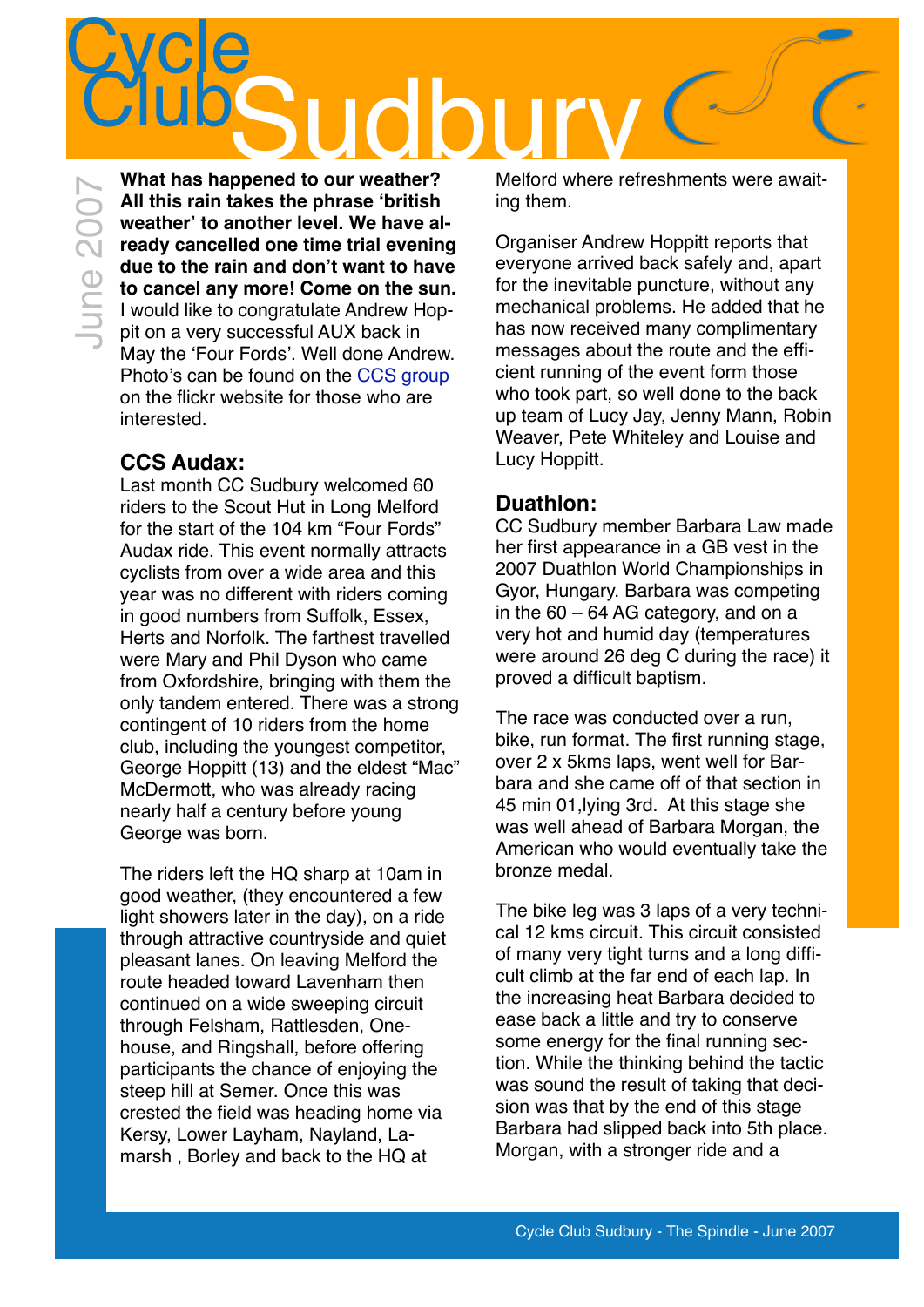

slicker transition had moved ahead at this point.

The final run was a single lap of the opening leg, and Barbara put in another excellent effort to record the 3rd fastest time for the stage and to close down considerably on those ahead of her.

At the end of her first international duty Barbara was left feeling that a better result may had been possible and, that in this class, a bronze medal is a realistic target in future.

Barbara's two third places in the running stages, and an overall fifth place, were a commendable debut effort. The bike leg is likely to remain Barbara's weakest discipline until she gains more experience, and she probably lost more time than was necessary by over compensating for the effects of the heat on this stage. However it is clear that she has the potential to improve markedly in this phase and that when she does, she will certainly become a competitor to note.

### **CYCLING: Points Series**

The CC Sudbury riders did the promoting club proud this week when they filled the first three places at 7th edition of the Evening Points Series on the Brent Eleigh circuit. The powerful and consistent Stowmarket club had sent a strong contingent of their riders, normally a sign that at least some of the leading finishing positions will theirs, but on Thursday fourth spot was the best they could muster.

Fastest man on the night was Rob Harman, whose impressive 19 min 43 sec time was just good enough to relegate Rod Davies to 2nd spot by 3 seconds. Doz Bree, making only his second appearance this season, took third place with a good 19.48 ride.

Adrian Pettit (Stowmarket CC) was the only other man to go under 20 minutes on an evening when conditions appeared to be near ideal; his 19.52 ride being good enough to earn him fourth place.

In the points race Rob Davies was the biggest gainer this week, his second place in the scratch race earning him 59 points. Another rider showing useful form was Roger Rush who reaped 56 points for his 23.12 ride, while Mark Gant (45 points) and Barbara Law (34 points) also scored well.

This weeks racing has made some marked changes to the top of the leader board in this season long competition. Roger Rush, with a total of 197 points, now finds himself at the head of affairs, but the position couldn't be tighter. Rob Davies (196) is in second place and only 1 point off the leader's total. Terry Law, who has led the table for the majority of this season, slips to third on 190 points after this weeks ride could only net him 22 points. Viv Marsh remains in fourth on 157 points.

Stan Nicholls - 01787 372849

#### **Evening time trial results Thursday May 31st Lavenham 10**

Interclub event with Colchester Rovers

| Pos            | Rider           | Club | Time  |
|----------------|-----------------|------|-------|
| $\mathbf{1}$   | M Smith         | СR   | 22.30 |
| 2              | J Reed          | СR   | 23.15 |
| 3              | <b>K</b> Baker  | СR   | 23.42 |
| 4              | N Webber        | СR   | 23.53 |
| 5              | A Woolf         | СR   | 23.54 |
| 6              | P Jarvis        | СR   | 24.07 |
| $\overline{7}$ | <b>R</b> Davies | CCS  | 24.22 |
| 8              | R Harman        | CCS  | 24.29 |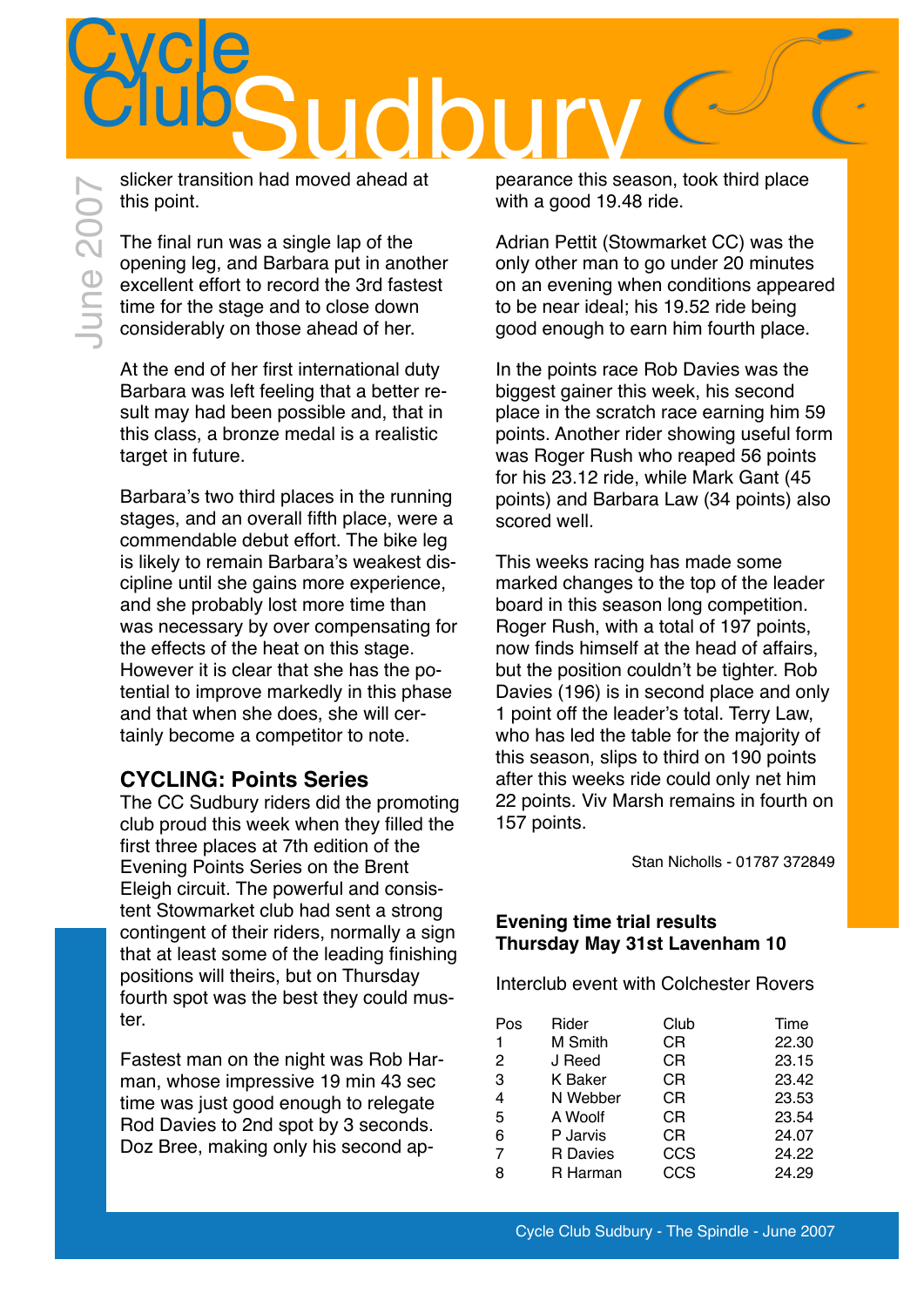|  |  | Cycle Club Sudbury - The Spindle - June 2007 |
|--|--|----------------------------------------------|

| 9        | J Meacham               | <b>CR</b>  | 24.43          | 21             | <b>R</b> Davies        |
|----------|-------------------------|------------|----------------|----------------|------------------------|
| 9        | Doz Bree                | CCS        | 24.43          |                |                        |
| 11       | A Manley                | <b>CR</b>  | 25.11          |                | <b>Thursday June 1</b> |
| 12       | J Chisnell              | CCS        | 25.31          |                | was cancelled due      |
| 13       | J Baker                 | <b>CR</b>  | 25.57          |                |                        |
| 14       | M Gant                  | CCS        | 26.00          |                | <b>Thursday June 2</b> |
| 15       | V Marsh                 | CCS        | 26.10          |                | changed to Hitcha      |
| 16       | E Baker                 | <b>CR</b>  | 26.28          | works          |                        |
| 17<br>18 | <b>B</b> Mann<br>N Rush | CCS<br>CCS | 26.39<br>26.56 |                |                        |
| 19       | T Pearse                | <b>CR</b>  | 26.59          | Pos            | Rider                  |
| 20       | H Ward                  | <b>CR</b>  | 27.11          | $\mathbf{1}$   | L Bark                 |
| 21       | S Kirk                  | CCS        | 27.18          | 2              | A Pettit               |
| 22       | E Spurgeon              | <b>CR</b>  | 27.30          | 3              | <b>R</b> Davies        |
| 23       | P Fradley               | CCS        | 27.58          | 4              | J Rush                 |
| 24       | <b>E</b> Knott          | <b>CR</b>  | 28.14          | 5              | C Gibbons              |
| 25       | R Knott                 | CR         | 28.48          | 6              | W Siodelski            |
| 26       | <b>B</b> Hall           | <b>CR</b>  | 29.01          | $\overline{7}$ | J Chisnell             |
| 26       | R Weaver                | CCS        | 29.01          | 8              | C Byford               |
| 28       | C Douglas               | <b>CR</b>  | 29.04          | 9              | V Marsh                |
| 29       | D Williams              | <b>CR</b>  | 29.41          | 10             | S Mayes                |
| 30       | T Law                   | CCS        | 29.48          | 11             | S Kirk                 |
| 31       | S Hiscock               | CCS        | 29.50          | 12             | N Baker                |
| 32       | A ANderson              | <b>CR</b>  | 30.12          | 13             | R Martin               |
| 33       | <b>B</b> Pearse         | <b>CR</b>  | 30.33          | 14             | A Townsend             |
| 34       | K Champion              | <b>CR</b>  | 30.39          | 15             | D Terry                |
| 35       | <b>T</b> Howard         | <b>CR</b>  | 31.10          | 16             | N Rush                 |
| 36       | <b>B</b> Law            | CCS        | 32.13          | 17             | <b>B</b> Jackson       |
| 37       | C White                 | CR         | 32.20          | 18             | <b>B</b> Mann          |

### **Thursday June 7th Bridge Street**

 J Gant CCS 32.44 J Steed CCS 33.23

| Pos<br>1 | Rider<br>S Wright | Club<br>CCS      | Time<br>18.31 |
|----------|-------------------|------------------|---------------|
| 2        | M Toone           | <b>IBC</b>       | 19.55         |
| 3        | D Bree            | CCS              | 20.10         |
| 4        | J Everett         | <b>SDCC</b>      | 20.24         |
| 5        | J Chisnall        | CCS              | 20.48         |
| 6        | M Gant            | CCS              | 21.08         |
| 7        | V Marsh           | CCS              | 21.18         |
| 8        | T Bowman          | CCS              | 21.39         |
| 9        | M Flynn           | IBC              | 21.44         |
| 10       | S Mayes           | <b>InterBike</b> | 21.48         |
| 11       | S Kirk            | CCS              | 21.51         |
| 12       | N Baker           | CCS              | 21.53         |
| 13       | <b>B</b> Mann     | CCS              | 22.05         |
| 14       | C Byford          | Hav W            | 22.08         |
| 15       | M Rennison        | Hav W            | 22.12         |
| 16       | P Burman          | Hav W            | 22.32         |
| 17       | P Fradley         | CCS              | 22.46         |
| 18       | <b>R</b> Weaver   | CCS              | 23.29         |
| 19       | G Griggs          | CCS              | 24.05         |
| 20       | T Law             | CCS              | 25.28         |

R Davies CCS DNF

**Thursday June 14th Hitcham Hilly** was cancelled due to rain

### **Thursday June 21st Lavenham 10**

changed to Hitcham Hilly due to road works

| Rider            | Club           | Time  |
|------------------|----------------|-------|
| L Bark           | <b>SDCC</b>    | 31.48 |
| A Pettit         | <b>SDCC</b>    | 33.12 |
| R Davies         | <b>CCS</b>     | 34.33 |
| J Rush           | CCS            | 35.47 |
| C Gibbons        | <b>Works</b>   | 35.56 |
| W Siodelski      | <b>SDCC</b>    | 36.23 |
| J Chisnell       | <b>CCS</b>     | 36.26 |
| C Byford         | Hav W          | 36.59 |
| V Marsh          | CCS            | 37.06 |
| S Mayes          | InterBike      | 37.10 |
| S Kirk           | CCS            | 37.14 |
| N Baker          | CCS            | 37.30 |
| R Martin         | Fremantle      | 38.19 |
| A Townsend       | <b>SDCC</b>    | 38.31 |
| D Terry          | Hav W          | 38.33 |
| N Rush           | CCS            | 38.38 |
| <b>B</b> Jackson | <b>SDCC</b>    | 41.24 |
| <b>B</b> Mann    | CCS            | 41.46 |
| T Law            | CCS            | 44.29 |
| C Hall           | СR             | 44.32 |
| <b>B</b> Law     | CCS            | 45.49 |
| J Steed          | CCS            | 47.14 |
| T Moore          | <b>Bath RC</b> | 49.00 |
|                  |                |       |

### **The 3 Valleys Dieppe Raid**



In what has now become a club tradition, a record (AFAIK) 13 members of CC Sudbury made the annual trip to Dieppe in Normandy this month, to raise nothing

**Cycle**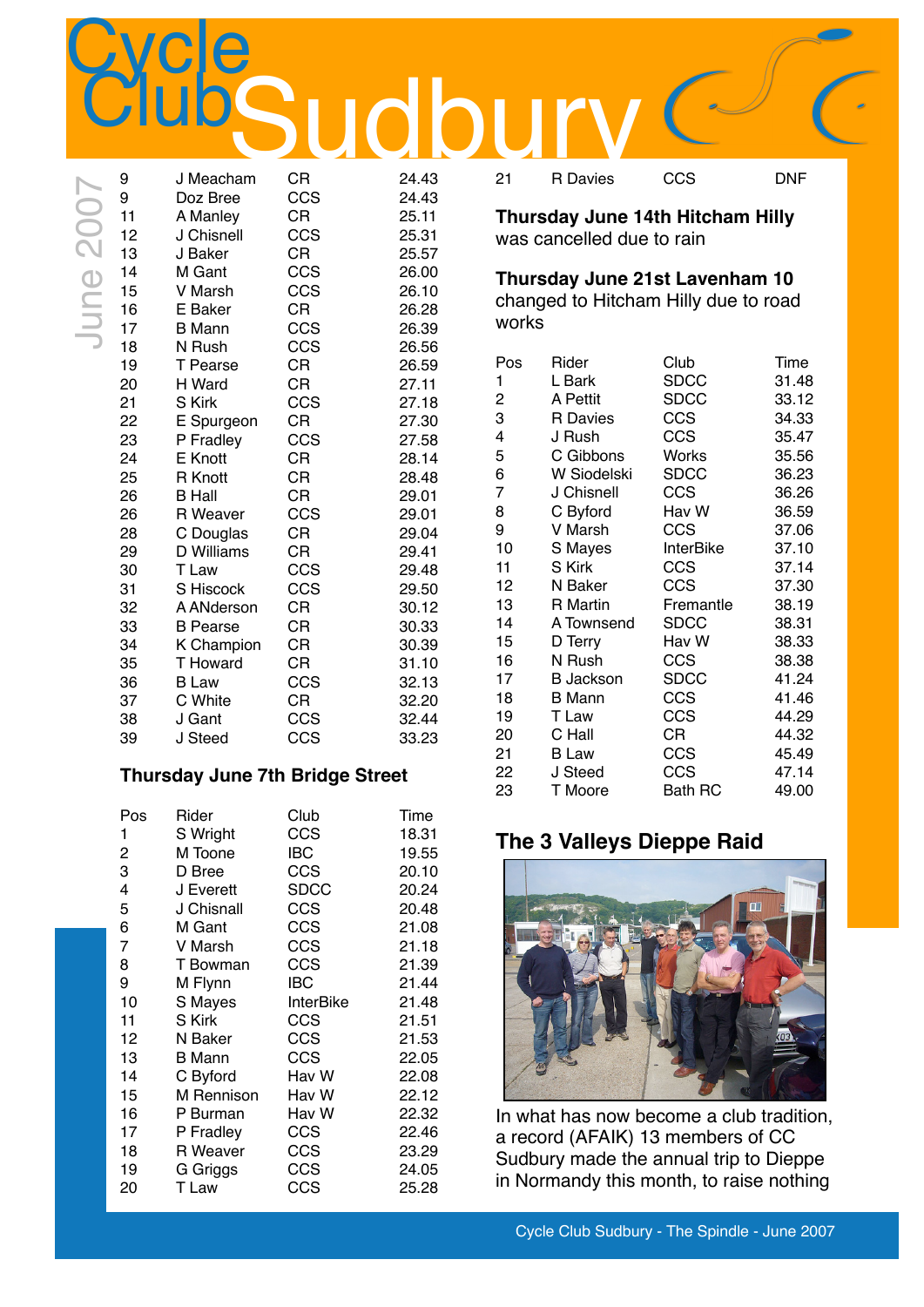### **Cycle** Sudbury Club other than the proportion of orange jer-

June 2007June 2007

seys in the 100km and 140km Randonnée events. For reasons still somewhat unclear, this event, although entirely organised and run by a French club, enjoys huge support from UK based riders. In fact over half of the 403 starters were from the UK. The event also includes 200km and 50km rides for the more, and less, ambitious as well as a walk for noncyclists. Peter W, Mac M, Steve T, Colin D, Mark G, Scott J, Robin W, Dave F, Stewart and Helen K, and myself were joined by Kevin and Carole R, (members of France based AG-Orval-Coutances) who enjoyed honorary CCS member status for the weekend partly due to Kevin being an ex-CCS racing starlet, partly due to him being the son of one of the club's founder members, and partly through them both being thoroughly nice people.

The hotel proprietor was so impressed with previous CCS visits that this year she and her two daughters also completed the 50km event. She kindly offered to fill my bidons with water and chill them overnight. When I presented them to her already primed with an unidentified powder, she gave me a knowing smile and said that what she'd heard about cyclists was obviously true. When I collected them in the morning she whis-



pered to me that I should not worry about my use of chemical assistance because she had seen the large concoction of pills being taken by the other riders at breakfast!

Between the 13 of us, we clocked up a total of 1,700km on delightful French roads and cycleways, without a single, puncture or any mechanical mishaps apart from a dropped water bidon and some luggage carrying issues. For Kev and I, riding together again after a break of over 20 years, the impulse to resurrect the long forgotten habit of sprinting for the village signs was too great to resist well, for a few miles anyway. After he decisively beat me to the first few, I managed to sneak by him when he wasn't looking and claim a few for myself before announcing that that always was a silly idea and I won't be partaking any more.

A pleasant feature of the various length routes was that they frequently overlapped each other and also shared the same controls and feeding stations, so although we were doing different events we were largely able to ride as a group of 13 and were able to regroup for lunch. (Eating was in fact a very regular feature of the weekend overall, with a impressive amount of French cuisine being sampled over the 3 day trip.) As we wound our way south away from Dieppe we rode through many pretty villages and then a dense and lush forest. This seemed like a suitable place to jump away from the group - to answer calls of nature of course. Having not seen any traffic for ages, I took my turn and went a few metres up a deserted little track, miles from anywhere. Just as I was at a critical point of the operation a car appeared from nowhere and drove up this track right past me, immediately followed by a Gendarme car and minibus, which both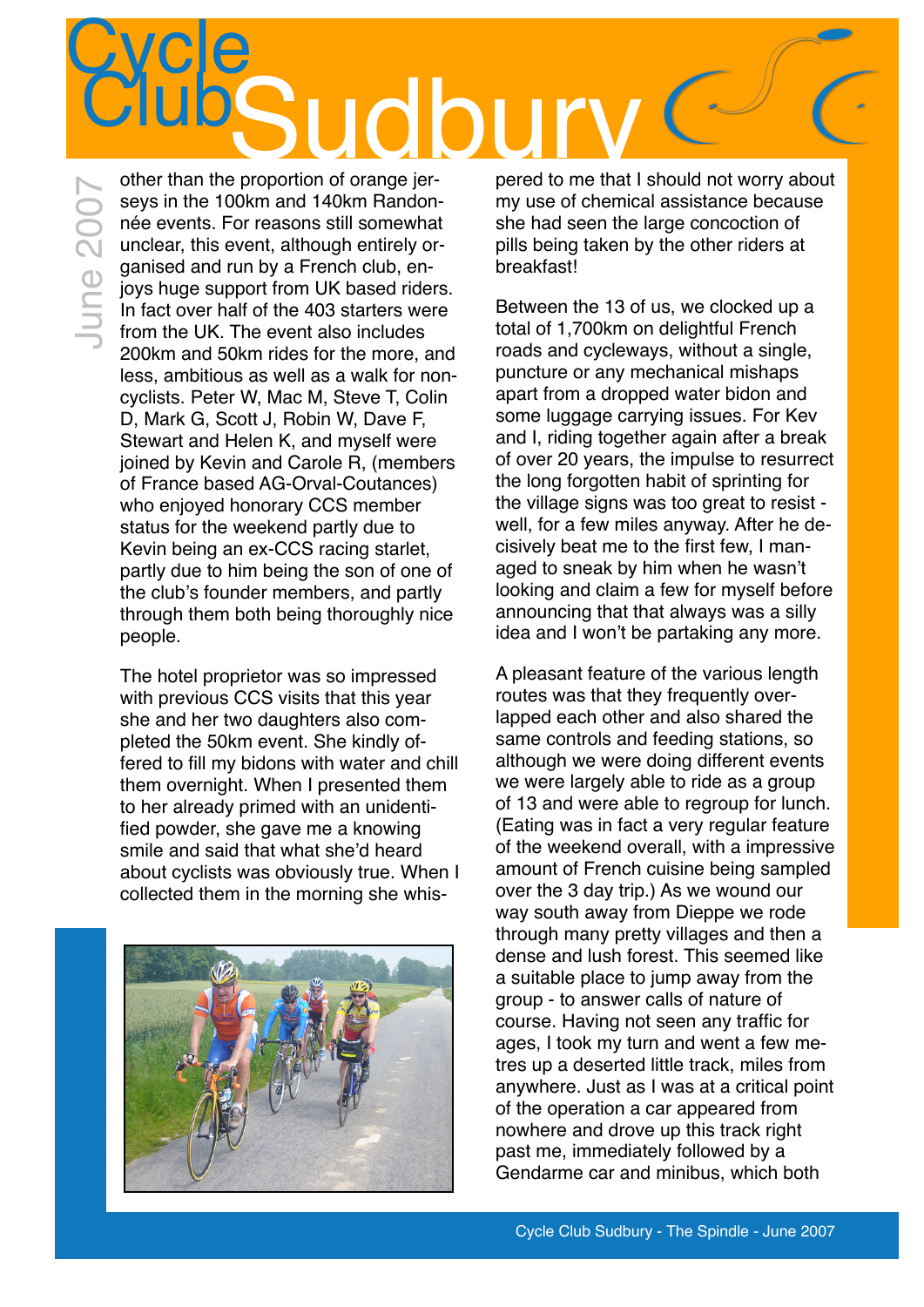# **Cycle udb** June 2007

pulled up right behind me and out jumped about half a dozen armed police.<br>
Lucky for me the French have liberal attitudes to this sort of public exposure and I<br>
was not their target but my British reserve did make it a worrying moment<br>
monetheless. Lucky for me the French have liberal attitudes to this sort of public exposure and I was not their target but my British reserve did make it a worrying moment nonetheless.

About mid morning we passed through a quaint little village, which was rather pleasingly called "Bures". Until recently Bures had a railway line passing through it, which has now been converted to an "Avenue Verte" which is a traffic free cycle lane. I don't know how far it was in total but we used it for at least 20km and it was an absolute joy. Perfect tarmac, gravel free, and well used by the locals for all sorts of human powered activity from rollerblading to families on bikes as well as walkers.

After our pleasant (and free) lunch we set off again and were immediately presented with a huge long grind of a climb, which was just (not) what was needed straight after a lunch break. However over the 140km there were not really too many hills although those that there were were all of impressive lengths and there were a few fantastic down hill stretches where miles of freewheeling, including some hairpins, was possible which more than made up for it. A little later a rare thing passed us in the form of a peloton of tandems. At first we heard the noise from behind as they shouted at each other in French then they clattered past with some loud and worrying noises coming from some of the many bottom brackets in use. Somewhat bemused we watched them clatter up the road before we realised what a great opportunity this was. Five, no less, tandems in a tight bunch, going our way, a few mph faster than we were! Once we realised what was on offer a couple of us and jumped

across and tucked in for an easy ride. Soon we were joined by several of the others and we bonged along for several miles at a very respectable speed for virtually no effort.

Soon though we arrived at a prearranged coffee stop so we let the fleet of tandems go and regrouped with the others before a short detour to the amusingly named "Le Coq Hardi" café and there was much rejoicing. From here it was only about 25km to the finish so spirits were high and we enjoyed a mad dash into Dieppe on long downhill stretches.



Some well earned beers were consumed that evening punctuated by more things to eat and we all congratulated each other on a successful and most enjoyable trip. It is easy to see why this has become a popular event on the CCS calendar and I for one am looking forward to next year (200km anyone?).

Viv Marsh - www.lythgo.co.uk

### **UCI TRACK CYCLING WORLD CHAMPIONSHIPS**

26-30 MARCH 2008, MANCHESTER VELODROME ONLY 6 PLACES LEFT

We've got 20 tickets for the World Championships on Thursday 27 March